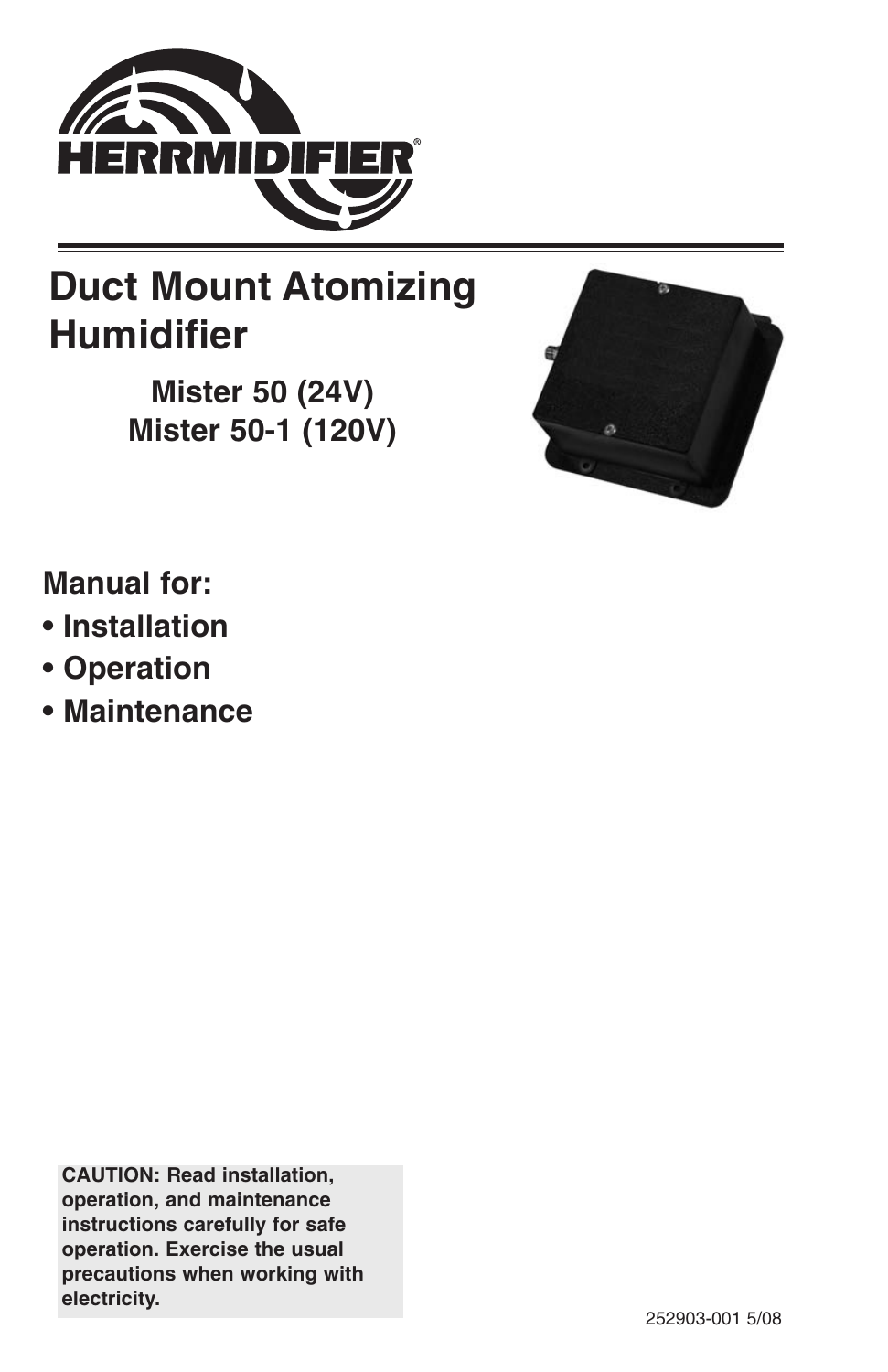# **Table of Contents**

| Capacity Selection Guide 2    |
|-------------------------------|
| <b>Output Capacity3</b>       |
| <b>Installation</b>           |
| Location Selection 4          |
| Physical Installation 5       |
| Electrical Installation 7     |
|                               |
|                               |
| Maintenance                   |
| To Clean and Inspect 10       |
| To Check for Leaks10          |
| To Clean Spray Nozzle 11      |
| To Clean Solenoid Valve12     |
| Unit Diagram and Parts List13 |
| Warranty Back cover           |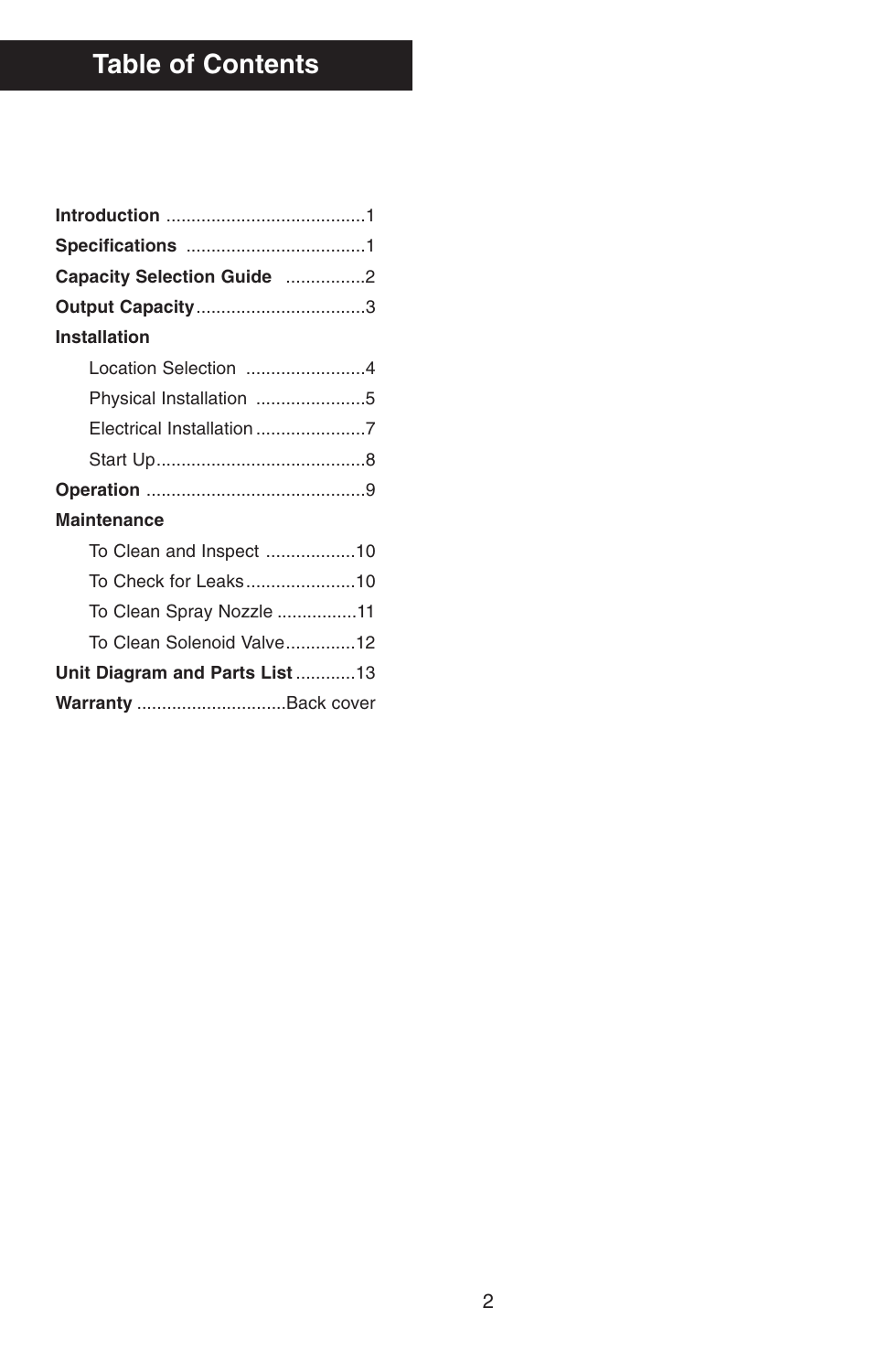#### **Introduction**

The benefits of a properly humidified environment (35- 50% Relative Humidity) are many. They include both personal comfort as well as the preservation of furniture, draperies, carpets, wooden floors and cabinets, paintings, pianos, etc.

Your home will be more comfortable at a lower temperature (i.e.: 68° F) at 30-40% Relative Humidity (RH) than at 71° to 72° F without controlled humidity. Since every degree of temperature setback represents about 3% of your heating costs, this can possibly represent a significant annual savings.

During the heating season, cold air is brought into the home and heated. When heated, this air dries out and greatly increases its capacity to hold more moisture. By using a humidifier, a source of water is provided to satisfy this increased moisture holding capability, rather than having it drawn from our body surface and the surrounding furnishings in the home.

### **Specifications**

| <b>Model</b>              | Mister 50/Mister 50-1                                                      |  |
|---------------------------|----------------------------------------------------------------------------|--|
| Type of Unit              | Atomizing                                                                  |  |
| Duct Mounting             | Supply                                                                     |  |
| GPD $@140°$               | 11.0                                                                       |  |
| GPD @ 120°                | 11.0                                                                       |  |
| GPD @ 100°                | Not recommend for heat pumps                                               |  |
| Voltages                  | 24V, 120V                                                                  |  |
| Unit Dimensions           | 6" W x 2 3/4" D x 6" H                                                     |  |
| Duct Opening              | 5" W x 5 3/8" H                                                            |  |
| Shipping Weight           | 3 lbs.                                                                     |  |
| <b>Standard Equipment</b> | <b>Wall/Duct Mount Humidistat</b>                                          |  |
|                           | Self Piercing Saddle Valve                                                 |  |
|                           | 10' Plastic Water Tubing<br>٠                                              |  |
| Features                  | <b>Tilt-out Mounting</b><br>٠                                              |  |
|                           | .75 GPH Hollowcone Oil Nozzle w/<br>Stainless Steel 100 Mesh Filter Screen |  |
|                           | Patented Multi Position Adjustable Nozzle                                  |  |
|                           | <b>Two Year Warranty</b>                                                   |  |

#### **SPECIFICATIONS**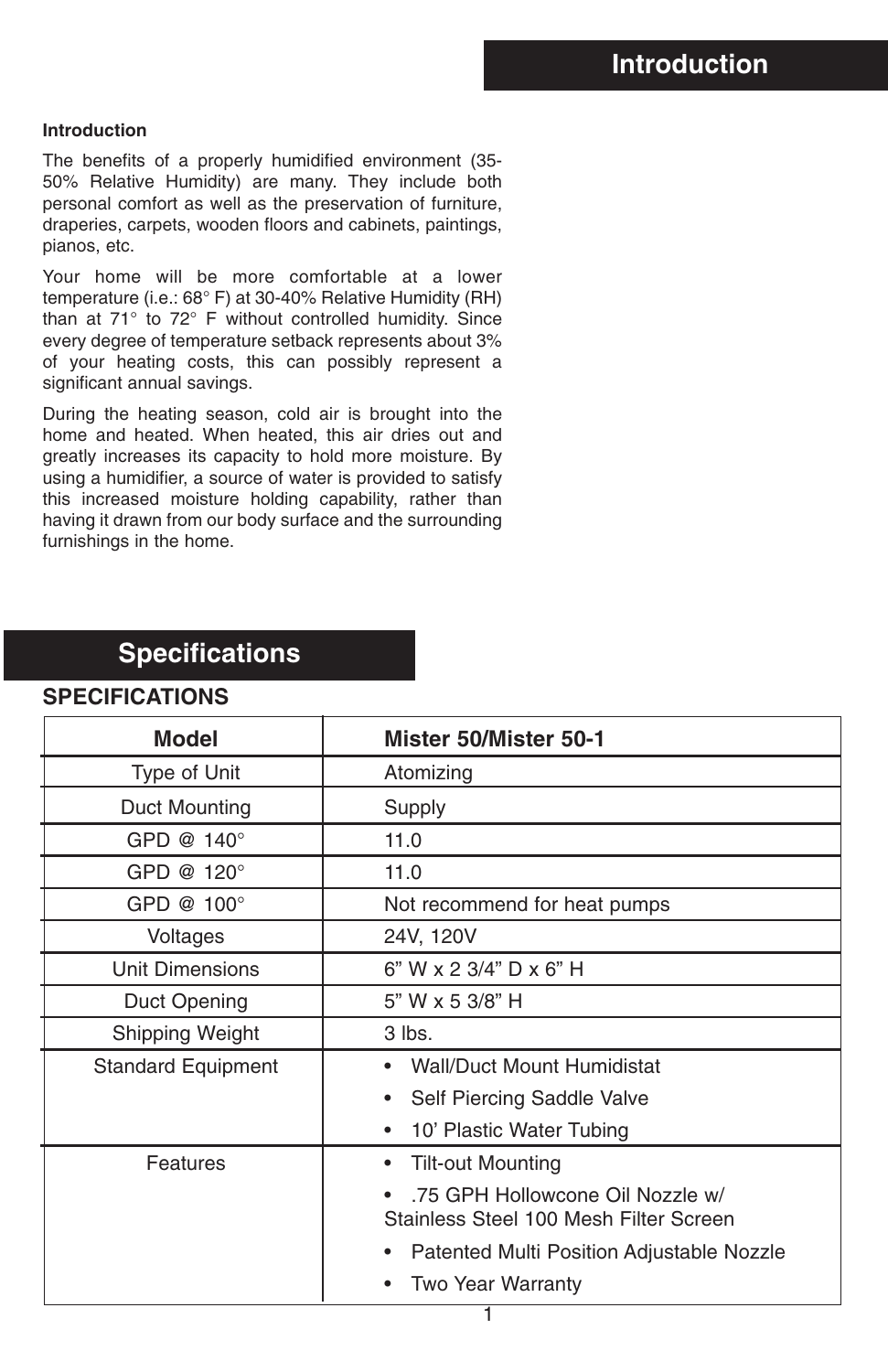## **Capacity Selection Guide**

#### Sq. Footage of Home 1000 1500 2000 2500 3000 4000 Tight Home (GPD) 0.5 3.0 5.0 7.5 10.0 14.5 Average Home (GPD) 5.0 10.0 14.0 19.0 23.5 33.0 Loose Home (GPD) 10.0 16.5 24.0 30.5 37.5 51.5

#### **Air Tightness of Home**

#### **The above calculations are for reference only and are based on the following:**

- Inside temperature 70° F/35% Relative Humidity
- Outside Temp 20° F /70% Relative Humidity
- 8 foot ceiling height
- Internal moisture gain of one pound per hour
- Furnace on-time of 70%

#### **This chart uses A.R.I. standard designations:**

A "Tight Home" is assumed to be well insulated with vapor barriers, tight storm windows and doors, and a dampered fireplace. Air exchange rate of .5 changes per hour.

An "Average Home" is insulated and has a dampered fire place, but there are no vapor barriers, storm doors, or storm windows. Air exchange rate of 1.0 change per hour.

A "Loose Home" is generally one constructed before 1930, has little or no insulation, no storm doors, storm windows, weather stripping or vapor barriers, and often no effective dampering of fireplaces. Air exchange rate is as high as 1.5 changes per hour.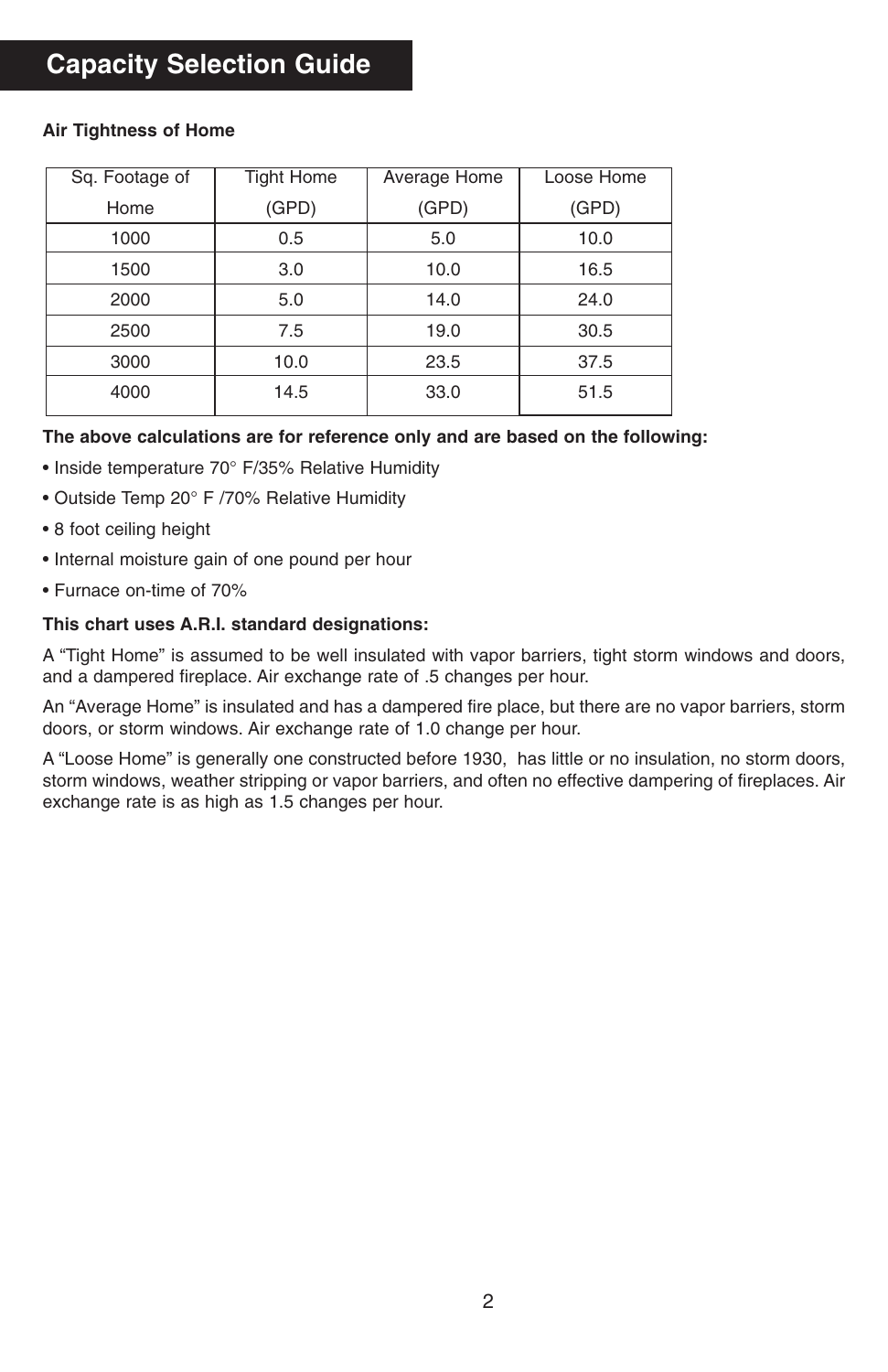### **Output Capacity**

Increasing or decreasing the nozzle size or water pressure to the humidifier can vary the output capacity of this humidifier. It is recommended that the humidifier not be used at water pressures below 40 PSI, otherwise, the mist may be affected.

The following chart illustrates the capacity of different nozzles at varying water pressures. The output capacities shown are for water, and are 1/2 the output capacity of the rated oil nozzles.  $1.00$  oil = .50 water

#### **Note:**

Due to the operation cycle of the furnace and humidifier, it may take anywhere from 2 to 5 days to reach the proper humidification level.

| <b>WATER PRESSURE</b> |               |            |            |               |
|-----------------------|---------------|------------|------------|---------------|
| <b>Oil Nozzle</b>     | <b>40 PSI</b> |            |            | <b>50 PSI</b> |
| size                  | <b>GPH</b>    | <b>GPD</b> | <b>GPH</b> | <b>GPD</b>    |
| .37                   | .185          | 4.44       | .225       | 5.44          |
| .50                   | .250          | 6.00       | .300       | 7.20          |
| .75                   | .375          | 9.00       | .445       | 10.68         |
| 1.0                   | .500          | 12.00      | .600       | 14.40         |

|                   | <b>WATER PRESSURE</b> |            |                |            |
|-------------------|-----------------------|------------|----------------|------------|
| <b>Oil Nozzle</b> | <b>80 PSI</b>         |            | <b>100 PSI</b> |            |
| size              | <b>GPH</b>            | <b>GPD</b> | <b>GPH</b>     | <b>GPD</b> |
| .37               | .275                  | 6.60       | .300           | 7.20       |
| .50               | .350                  | 8.40       | .400           | 9.60       |
| .75               | .550                  | 13.20      | .600           | 14.40      |
| 1.0               | .700                  | 16.80      | .800           | 19.20      |

This humidifier comes standard with a hollow cone pattern .75 GPH nozzle, however, additional nozzles may be purchased from your local plumbing distributor or hardware store. If the water pressure fluctuates or is excessive, a small pressure regulator should be installed in the water line supplying the humidifier.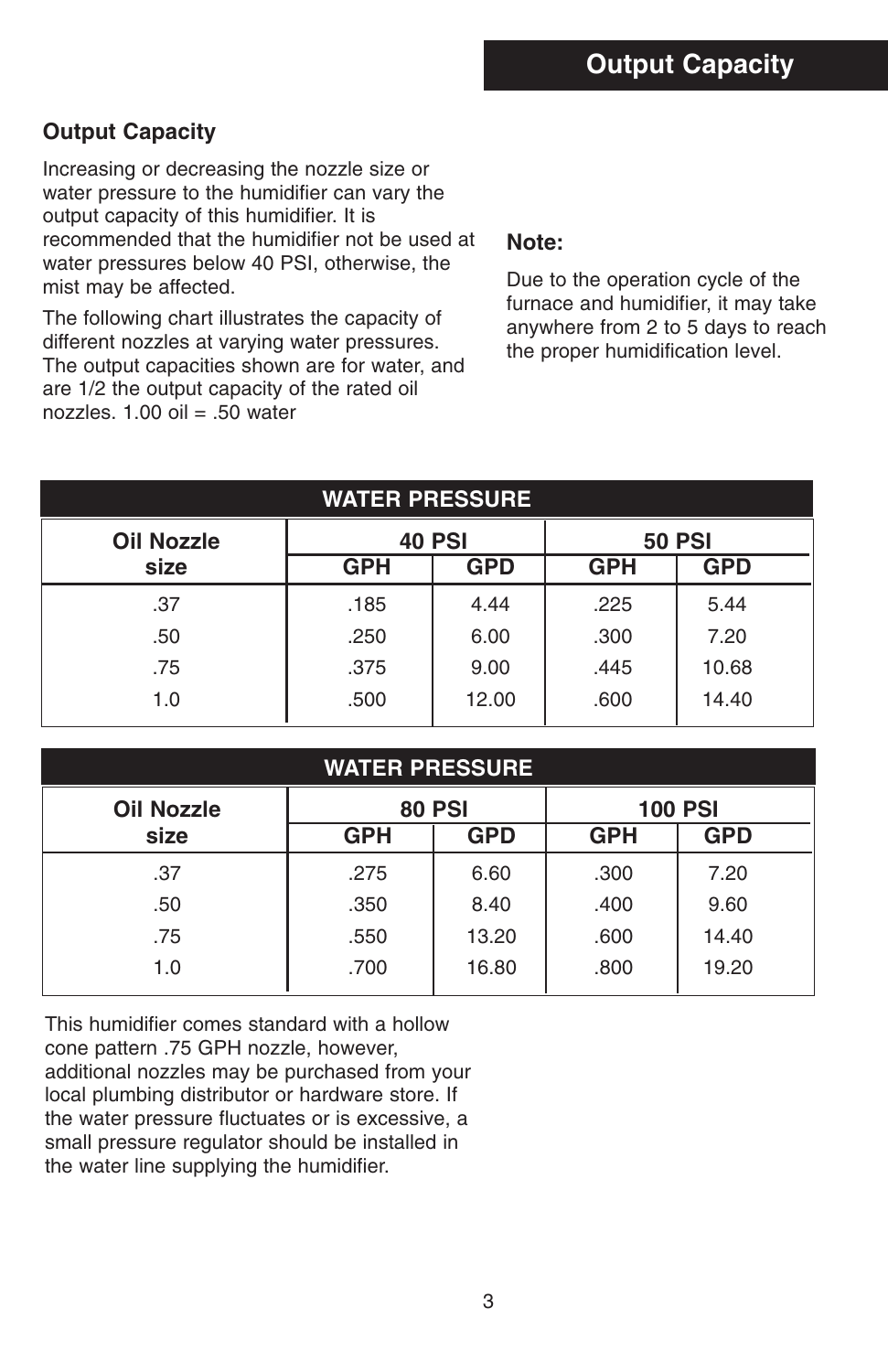### **Selecting a Location for the Unit**

When selecting a location for the installation of  $\begin{bmatrix} S_{\text{unplus}} \\ S_{\text{unplus}} \end{bmatrix}$ your humidifier, certain conditions must be met for its proper operation. The recommended location for this humidifier is on the supply plenum, approximately 3" downstream of the furnace. In narrow plenum arrangements, the humidifier should be mounted on the narrow side of the duct. Select a location so that the spray from the nozzle will not impinge on the furnace fan, control switches, air conditioning or heat coils.

The humidifier should be mounted so that the furnace air carries the mist away from the humidifier thermostat. The unit is specially designed to allow the nozzle to be adjusted so that the thermostat can be located upstream from the nozzle. For plenum mounting, the nozzle should always be pointed in the up position. When the position of the nozzle has been determined, tighten the nozzle/solenoid valve mounting hardware securely.

**DO NOT** install the humidifier where freezing Plenum conditions could occur or where accidental  $\Box$ or property. overflow could cause water damage to the home

temperature will exceed 180° F. Excessive heat **DO NOT** install the humidifier where the may cause softening and distortion of the plastic housing.

> The installation of a water filter may reduce the potential clogging of the nozzle and solenoid valve in hard water applications.







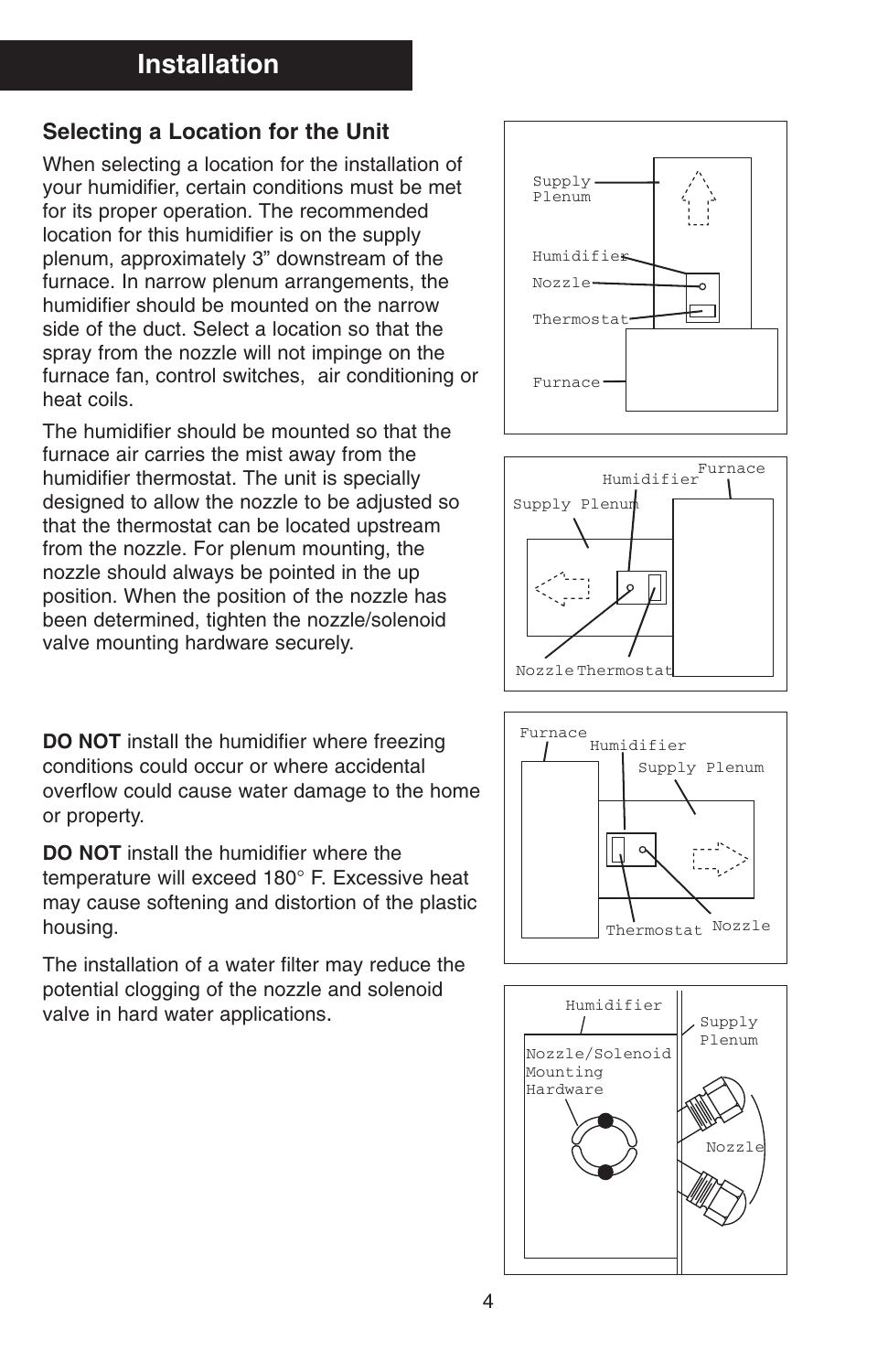### **Physical installation**

### **Remember to select a location that is readily accessible for periodic inspection and cleaning of your humidifier.**

- 1. Read the instructions carefully prior to installing this product to ensure safe operation. Failure to follow these instructions could damage the humidifier or cause a hazardous condition.
- 2. Check the ratings given on the product to make sure it is suitable for your application.
- 3. Tape the template (found in the parts bag) in place on the duct and punch the (4) holes as marked. Also punch holes at the (4) corners of the cut out to use as reference points.
- 4. Drill the (2) 1/8" diameter holes at the top of the template.
- 5. Drill the (2) 7/32" diameter holes at the side (bottom).
- 6. Neatly cut out the duct as shown on the template.
- 7. Remove all sharp edges and burrs to prevent damage to the unit or injury to yourself.
- 8. Remove the Retainer and (4) sheet metal screws from the parts bag.
- 9. Carefully place the Retainer inside the duct and fasten loosely with (1) screw.
- 10. Place the bottom lip of the humidifier on the bottom edge of the cut out.
- 11. Slide the Retainer over the lip and secure with (1) sheet metal screw at the other side.
- 12. Tighten both screws securely to fasten the unit into place.
- 13. The unit should now hinge up easily and align with the holes drilled at the top.
- 14. Remove the foam seal from the parts bag, remove the paper backing and place on the sheet metal around the cut out opening to seal the humidifier.
- 15. Tilt the humidifier into position and fasten with (2) sheet metal screws.

#### **CAUTION:**

Only a trained service person should install this humidifier. Do not connect the unit to power source until installation is complete. A thorough checkout of the unit installation should be completed before operation. Failure to follow these directions may void the manufacturer's original warranty.





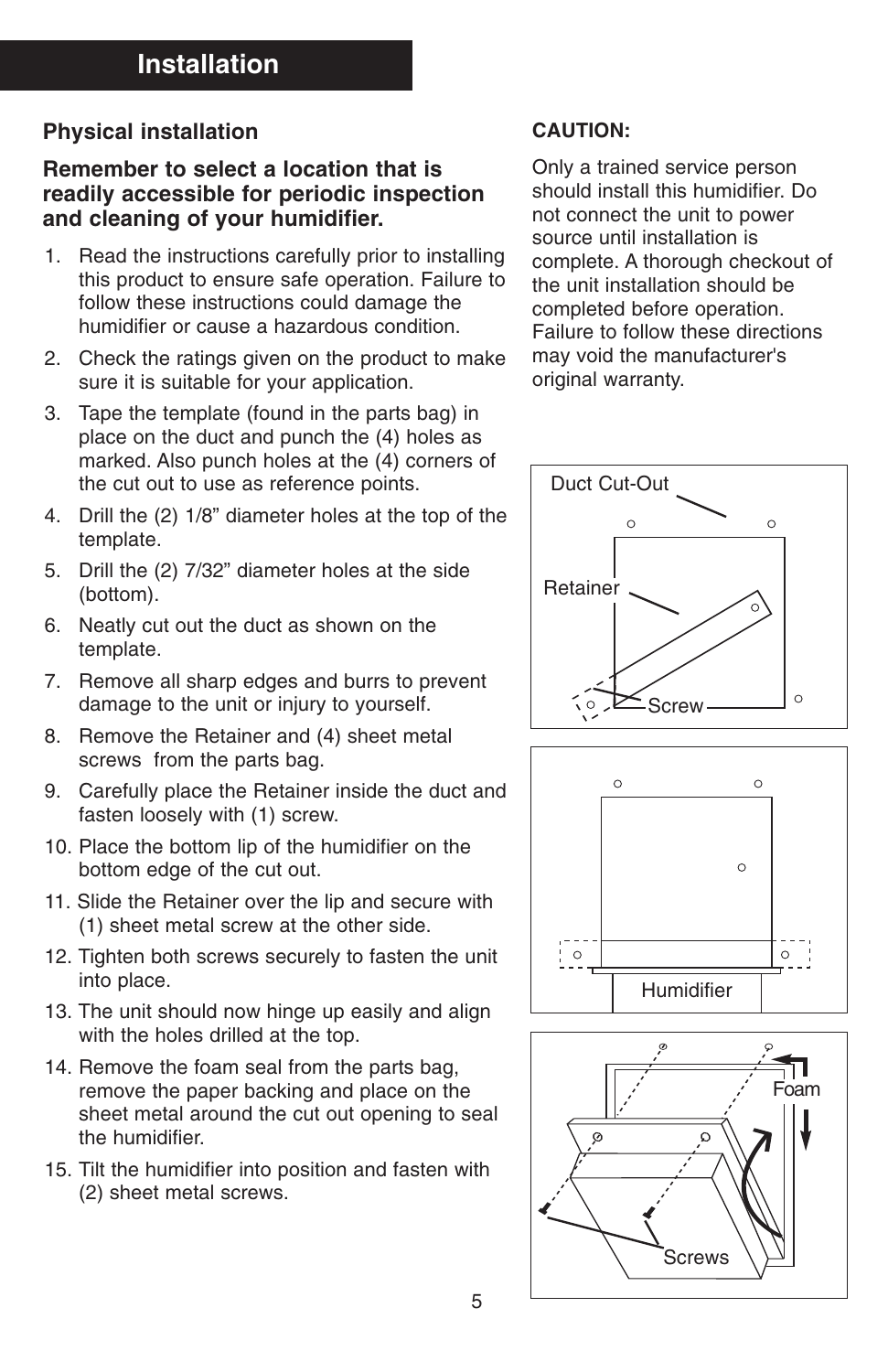- 16. Install the saddle valve (from parts bag) per instructions printed on valve packaging.
- 17. Place the compression nut on one end of the water tubing, with the threads facing toward the tubing end.
- 18. Slide the Delrin sleeve (from parts bag) over the tubing with the short beveled end toward the nut. Leave 5/32" of tubing protruding beyond the end of the delrin sleeve.
- 19. Press the insert (from parts bag) into the water tubing. If the tubing is too small to allow the insert to enter, place the end of the tubing in hot water to soften the plastic. Place the insert against a flat surface and press the tubing onto the insert.
- 20. Fasten tubing assembly securely to the saddle valve, but do not connect to humidifier.
- 21. With the end of the tubing in a bucket or pan, turn on the saddle valve to void the tubing assemblly of any debris.
- 22. Cut off any excess length of water tubing and connect it to the humidifier using the compression nut, sleeve and insert as defined in steps 17, 18, and 19 above.
- 23. Turn the saddle valve on and check the tubing and humidifier for leaks.

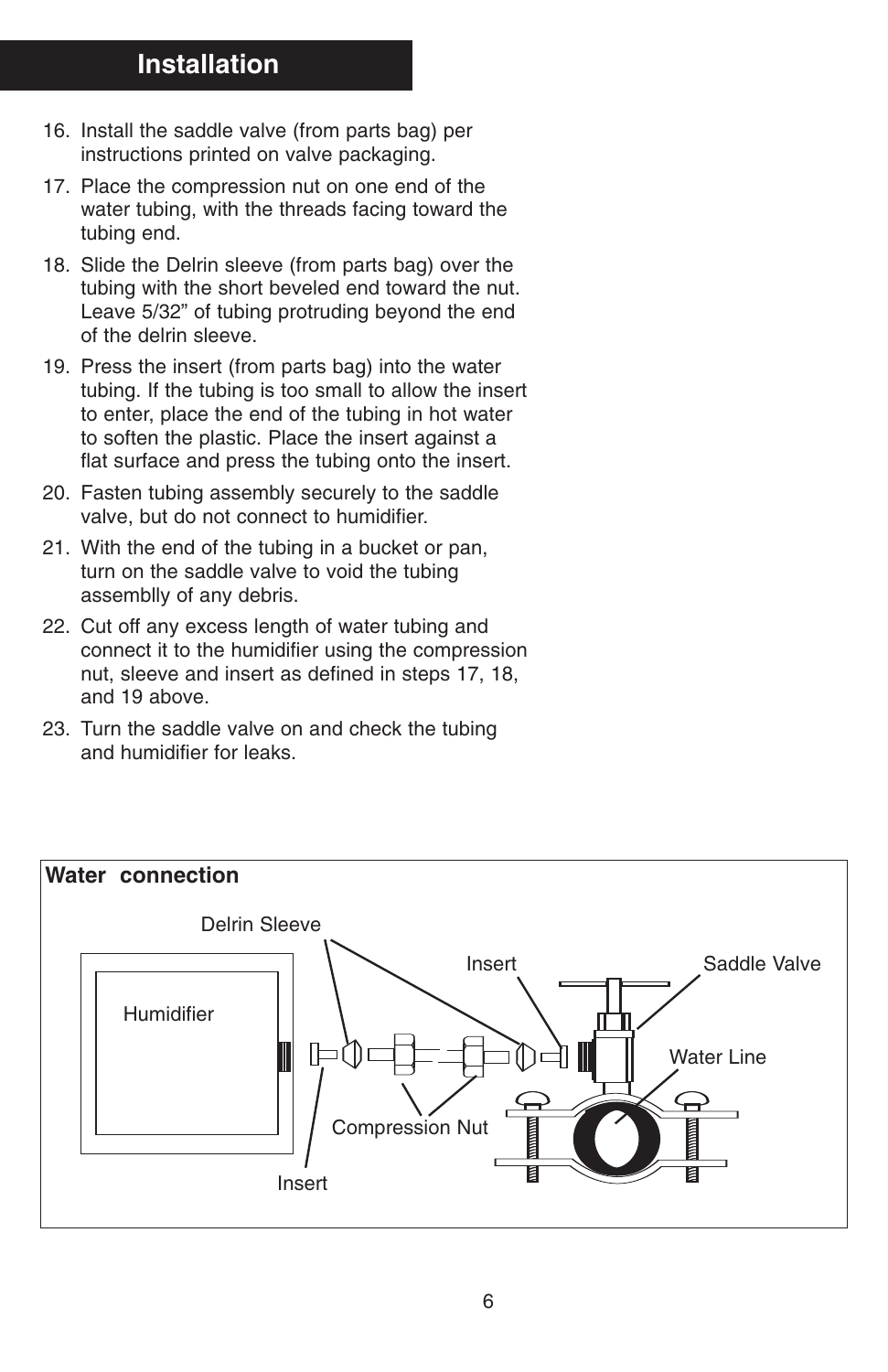### **ELECTRICAL INSTALLATION**

This humidifier is intended to be wired directly to the integrated control panel on your furnace. The electrical tap will provide power to the humidifier whenever the circulating air blower is in operation.

Read the instructions in the furnace installation manual carefully before attempting installation or operation of the humidifier. Failure to follow these instructions may result in improper installation and therefore, void the manufacturer's warranty.

#### **WARNING** A

A

**Improper electrical wiring can cause personal shock, personal injury, or property damage. It is required by local codes that the unit be installed by a properly qualified HVAC technician or electrician.** 

**All wiring must be in accordance with NEC and existing local codes.**

Humidistats provided with the Mister 50 (24V) are designed for operation on 24V AC electrical systems and must be wired as defined below.



Humidistats provided with the Mister 50-1 (120V) are designed for operation on 120V AC electrical systems and must be wired as defined below.

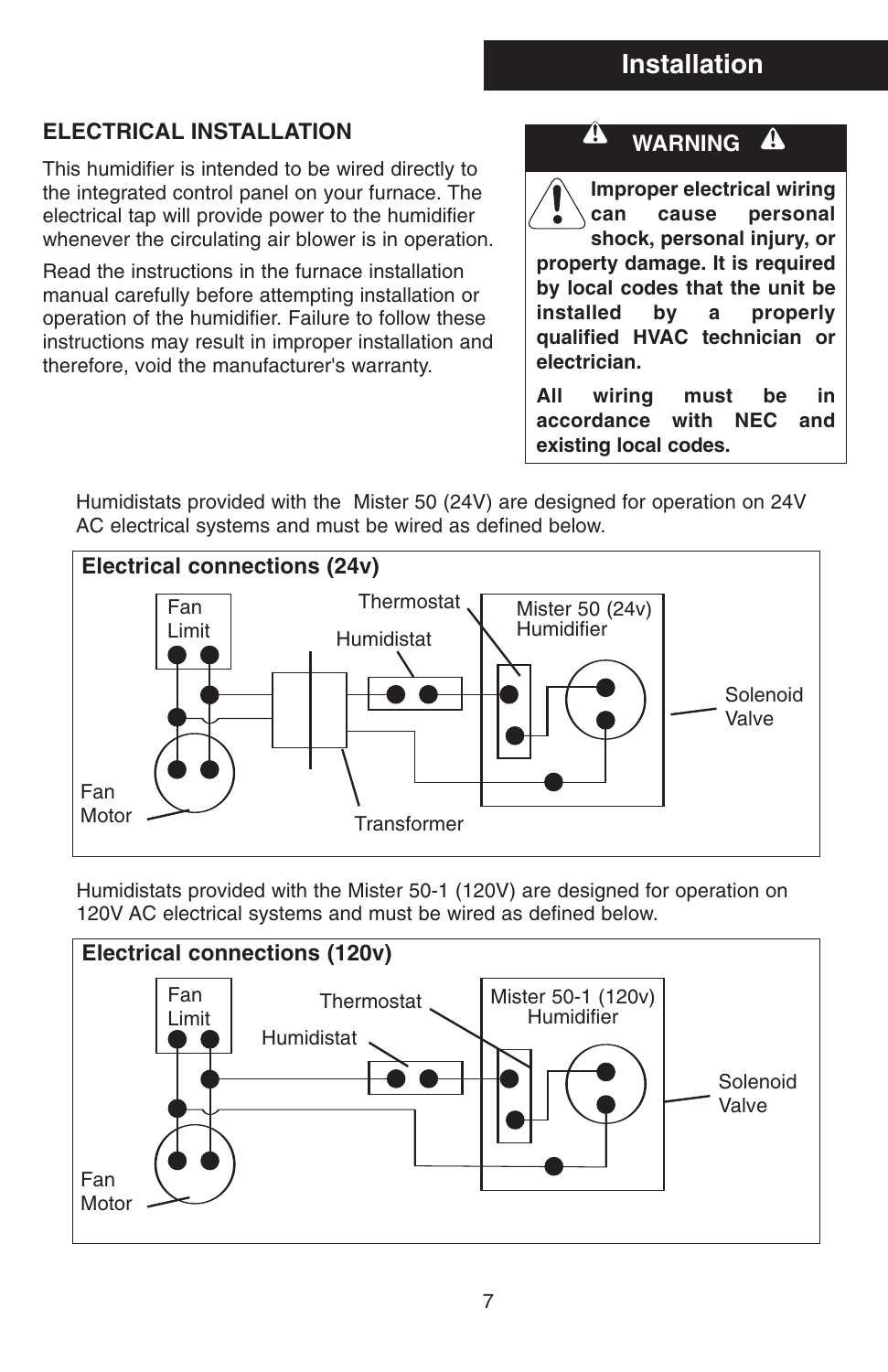#### **Start Up**

- 1. Adjust the humidistat to the ON position and turn the furnace on.
- 2. Adjust the house thermostat to cause the furnace to operate. The burner and blower should turn on BEFORE the humidifier.
- 3. The solenoid valve will make an audible click when it operates, either on or off.
- 4. If necessary, adjust the furnace fan control to a lower setting to allow the blower to turn on before the humidifier turns on and the blower turns off after the humidifier is off.
- 5. Readjust the humidistat to the desired setting (30-40% Relative Humidity is recommended).
- 6. If condensation occurs on windows, lower the humidistat setting until the condensation has disappeared.

### **Note:**

It may take several days for the humidity level in the home to reach comfortable levels.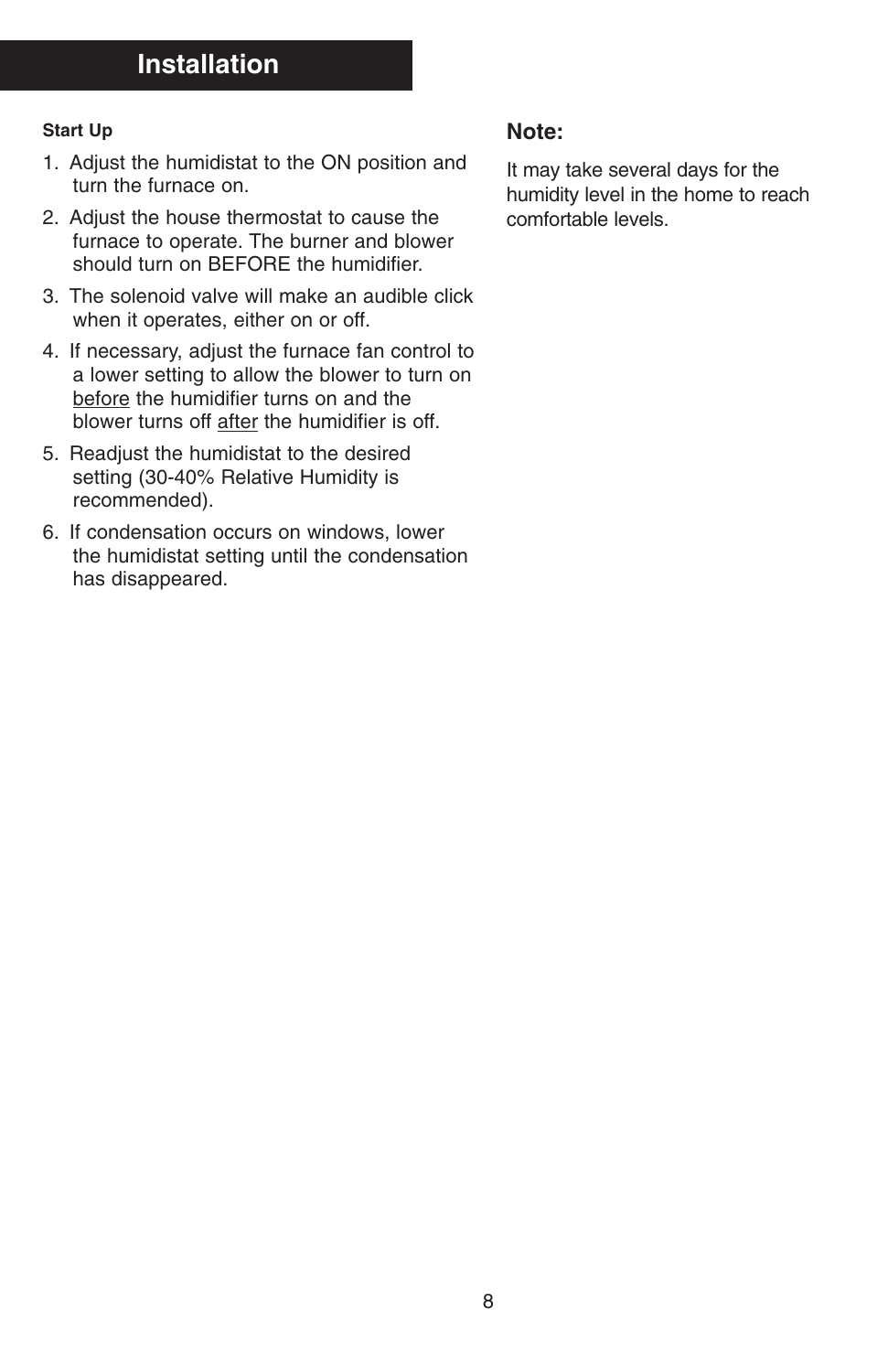### **Operation of Humidifier**

Your atomizing mister type humidifier operates by dispersing a fine mist into the warm air plenum of your furnace. The water is then evaporated and carried into the home by the furnace air flow. This humidifier is recommended for areas where water mineral content is low. Otherwise, a fine accumulation of white dust may occur in either the ducts or living areas. High mineral content will also clog the nozzle causing an uneven spray pattern or excessive dripping.

When wired properly, the humidifier will operate only when the plenum temperature rises to the internal thermostat setting, the humidistat senses a need for humidity, and the furnace blower is in operation. The internal thermostat indicates the temperature at which the humidifier will turn on. The humidifier should activate after the furnace blower comes on and shut off before the furnace blower turns off. If this does not occur, readjust the furnace fan switch as required.

If applicable, set the humidistat in the recommended range of 30-40% Relative Humidity for automatic humidity control during the heating season (a lower setting may be used to control condensation on single pane windows). Due to the operation cycle of the furnace and humidifier, it may take two to five days to reach the proper humidification level.

| <b>Recommended Relative</b><br><b>Humidity Levels vs.</b><br><b>Temperature</b> |                 |  |  |
|---------------------------------------------------------------------------------|-----------------|--|--|
| Outside                                                                         | Recommended     |  |  |
| Temperature                                                                     | <b>Relative</b> |  |  |
| $(^\circ$ F)                                                                    | Humidity %      |  |  |
| 40                                                                              | 45              |  |  |
| 30                                                                              | 40              |  |  |
| 20                                                                              | 35              |  |  |
| 10                                                                              | 30              |  |  |
|                                                                                 | 25              |  |  |

#### **Note:**

When shutting the humidifier down for the summer months turn the water off and clean any mineral accumulation from the unit. Leave the water turned off. If the furnace fan is to be used for cooling purposes, disconnect power to the humidifier or turn the humidistat to the OFF position if applicable.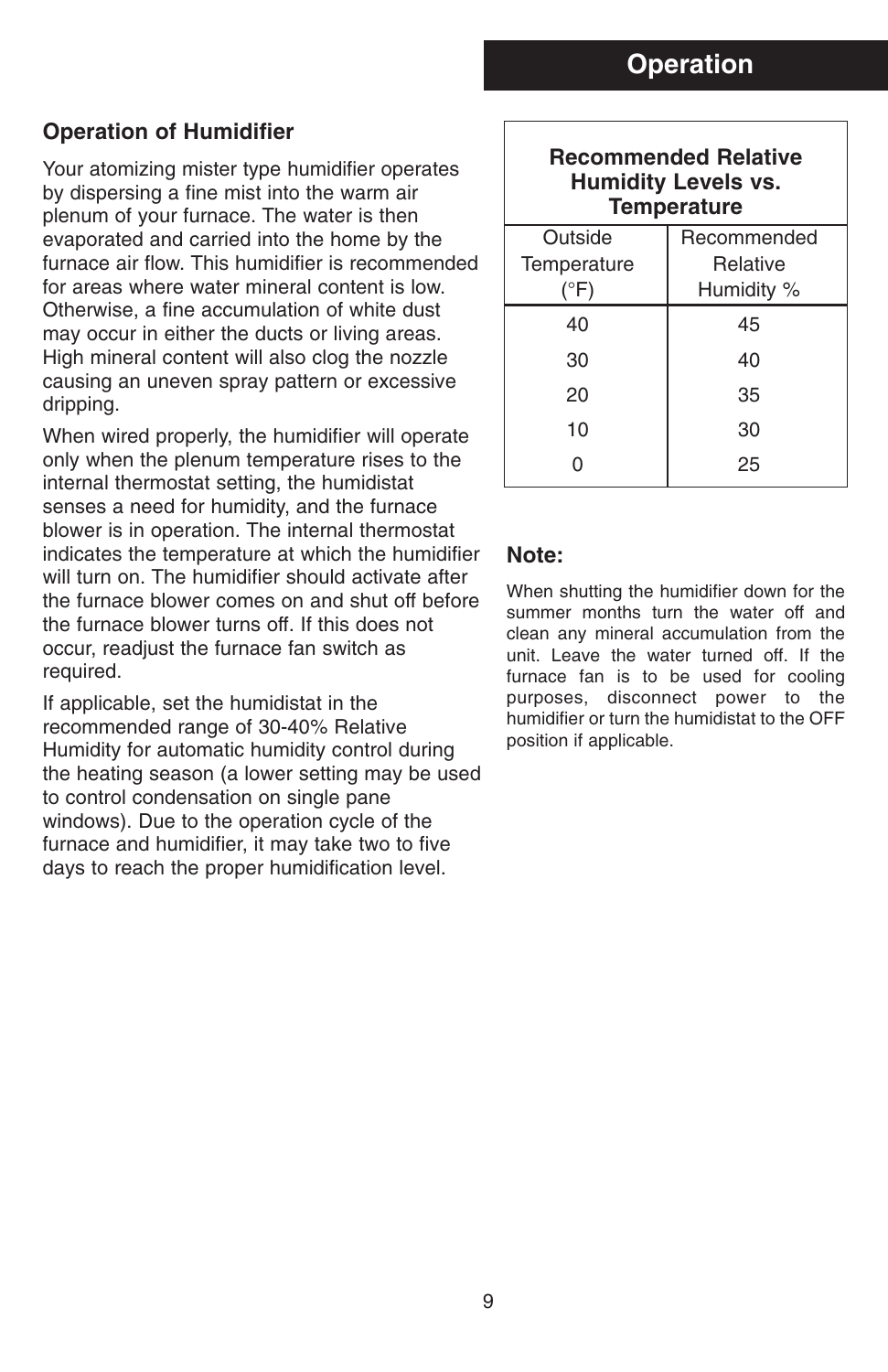### **Maintenance**

Like your heating system and air conditioning unit, periodic maintenance and cleaning are required to ensure the safe and efficient operation of your humidifier.

To improve the efficiency of your humidifier, and to reduce the possibility of a health hazard, it is recommended that you take the following precautions:

- Follow the manufacturer's recommended cleaning and maintenance instructions.
- The amount of minerals and other impurities in a water source can vary greatly, therefore the frequency of cleaning the humidifier also varies.
- During the heating season, check for film or scale build-up on the atomizing nozzle and drip sleeve on a monthly basis. Establish a proper cleaning schedule to ensure the efficiency of the humidifier.
- At the end of the winter humidification season, drain and thoroughly clean the humidifier.

### **To inspect and clean the unit:**

- 1. Turn the power to the furnace OFF.
- 2. Turn the humidistat to the OFF position.
- 3. Turn the water off at the saddle valve and remove the water line compression nut from the humidifier.
- 4. With the open end of the water line directed into a bucket or pan, turn on the water at the saddle valve to void the water line of any debris or particulates.
- 5. Remove the screws from the top of the unit and swing the unit down to gain access to the nozzle.
- 6. Remove the drip sleeve from around the nozzle and clean in a 50/50 solution of vinegar and water.
- 7. Carefully remove the nozzle from the adapter.
- 8. Replace the spray nozzle with one of the same size and capacity as initially provided with the unit. Tighten securely and replace the drip sleeve around the nozzle.
- 9. Swing the unit into place and fasten with screws.
- 10. Restore the water supply to the humidifier by reversing step 3.

### **Note:**

The necessity to clean your humidifier is substantially the result of impurities coming in through your water supply which feeds the humidifier. Other household dust, containing biological and microbial contaminants can find its way into the air handling system and ultimately, the humidifier.

The humidifier is not the source of these impurities.

### **To check for leaks:**

- 1. Turn the furnace and humidistat on and ensure that the humidifier has operated for at least (1) minute.
- 2. Remove the screws from the top of the unit and check the nozzle for leakage.
- 3. If there is no leakage, return the unit to its original position and secure with screws.
- 4. After completing the cleaning, operate the solenoid to be sure it is operating properly.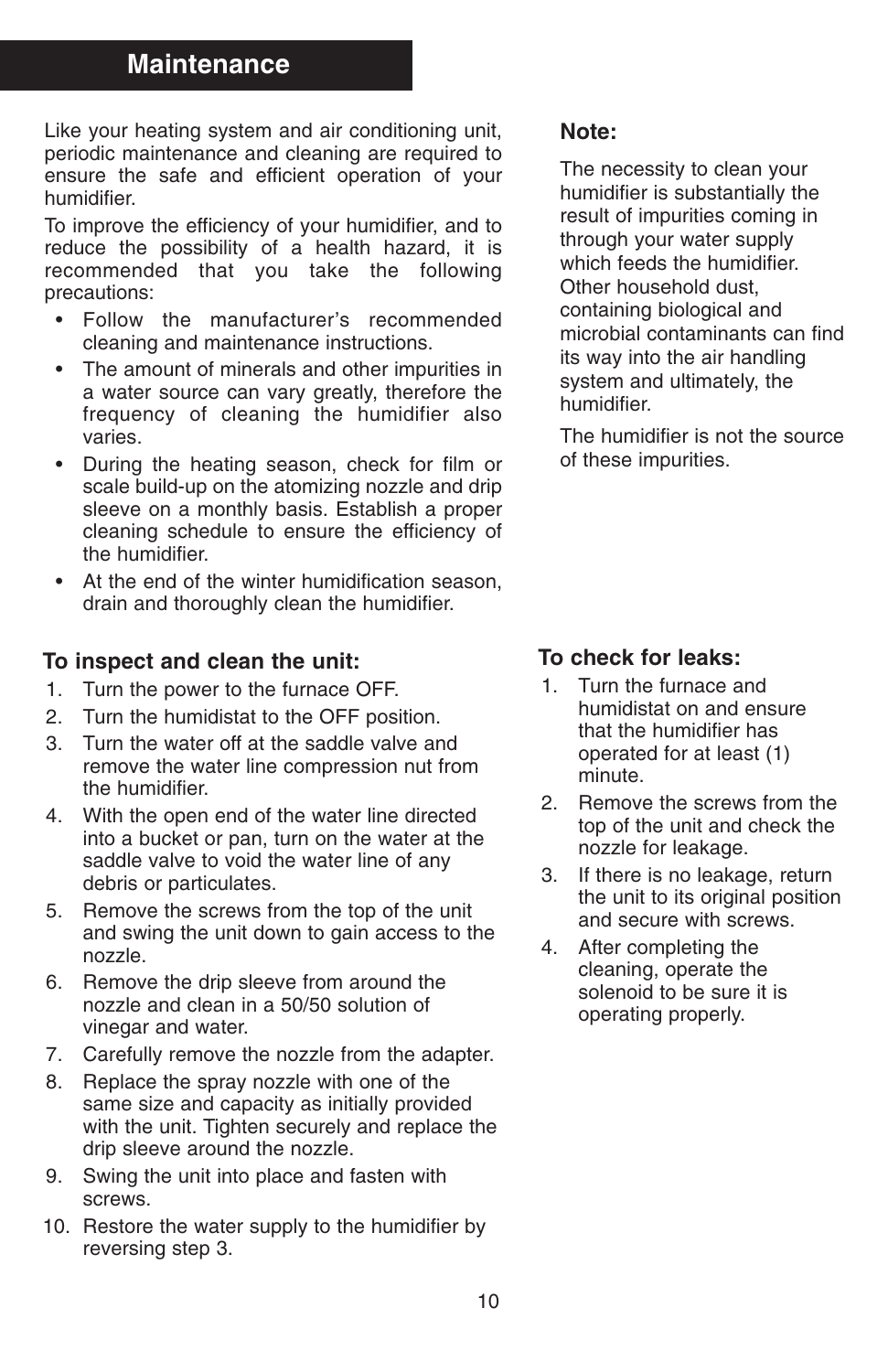If the power to the solenoid valve coil is correct, the following symptoms indicate that the spray nozzle requires cleaning:

- Larger spray pattern
- Non symmetrical spray pattern
- Constant water stream
- Not spraying water

### **To Clean the Spray Nozzle**

- 1. Turn the power to the furnace OFF.
- 2. Turn the humidistat to the OFF position.
- 3. Turn off the water supply at the saddle valve.
- 4. Disconnect the power and water lines from the humidifier.
- 5. Remove the humidifier from the duct.
- 6. Remove the drip sleeve from the spray nozzle.
- 7. Hold the nozzle adapter with a 3/4" wrench and using a 5/8" wrench, turn the spray nozzle counter clockwise and remove the components.
- 8. Remove the screen from the nozzle by turning it counter clockwise.
- 9. Holding the spray nozzle with the 5/8" wrench, insert a 5/32" allen wrench into the set screw and turn it counter clockwise and remove the components.
- 10. Rinse and clean all parts. Suggested cleaners include 50/50 solution of white vinegar and water or liquid humidifier cleaner.
- 11. Using a razor blade, carefully clean the (4) slots on the director (see diagram below). The director is the part that provides a fine spray pattern.
- 12. Reassemble the nozzle assembly, paying careful attention to the diagram below for the correct replacement of parts.
- 13. After completing the assembly, operate the unit to be sure it is functioning properly.

### **NOTE:**

It is recommended that the nozzle be replaced on an annual basis to avoid mineral build up and possible clogging.

### **NOTE:**

Be careful not to over tighten the nozzle assembly. It should be a snug fit.

#### **NOTE:**

Assemble the nozzle to the adapter so that it will not leak. Mounting

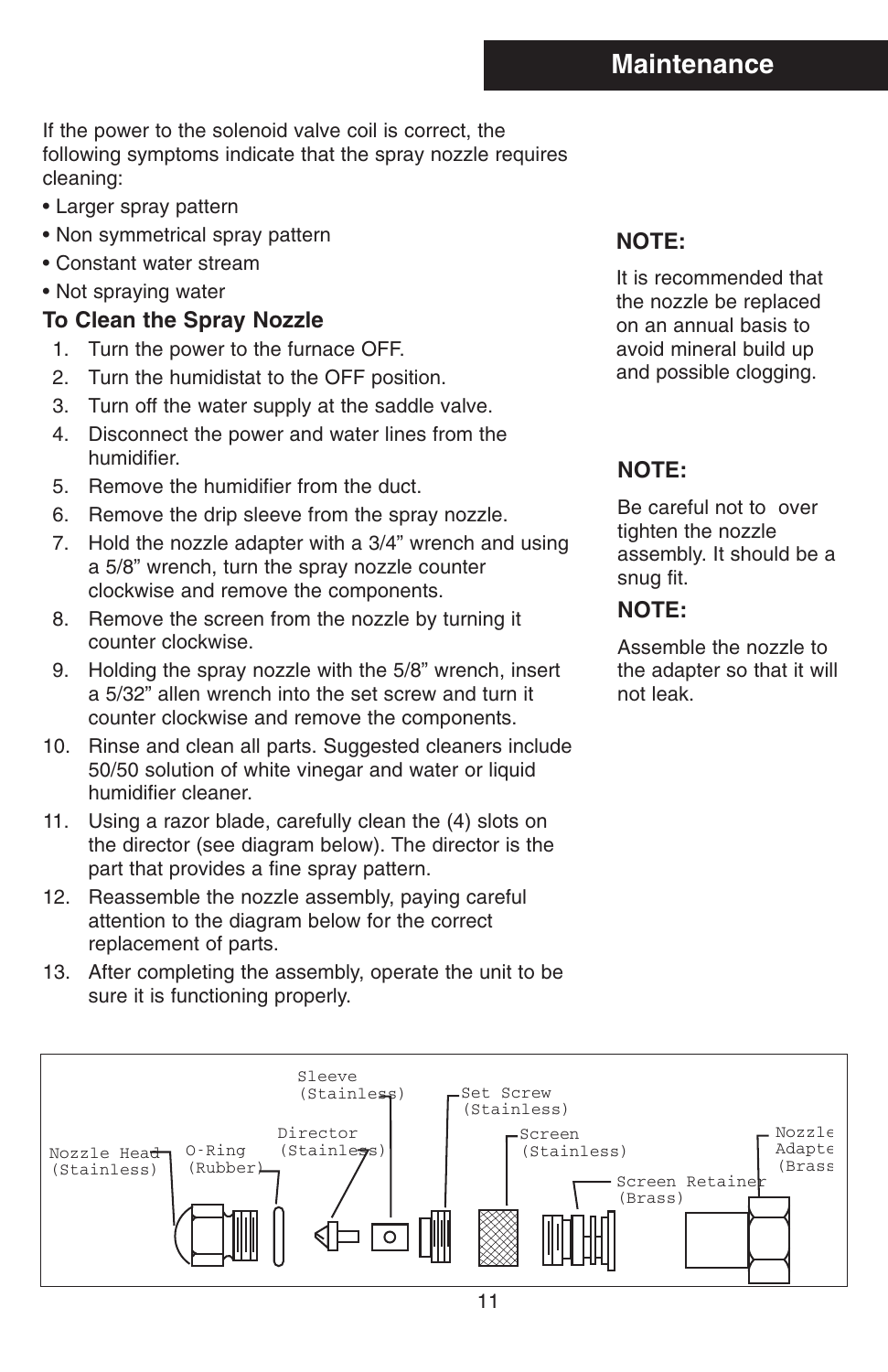### **Maintenance**

If the power to the solenoid valve coil is correct, the following symptoms indicate that cleaning the solenoid vavle is required:

- Sluggish valve operation
- Excessive noise
- Constant water spray
- Streaming water

### **To clean the solenoid valve:**

- 1. Turn the power to the furnace OFF.
- 2. Turn the humidistat to the OFF position
- 3. Turn off the water supply at the saddle valve
- 4. Disconnect the power and water lines from the humidifier
- 5. Remove the humidifier from the duct.
- 6. Remove the drip sleeve from the nozzle assembly.
- 7. Using a 3/4" wrench, remove the nozzle adapter.
- 8. Remove the solenoid valve assembly from the case using a Phillips head screwdriver.
- 9. Remove the brass nipple from the

OUT port of the valve body. Remove the street elbow and brass adapter from the IN port of the valve.

10. Remove the filter from inside the inlet brass adapter using a small nail or paperclip.

### **Note: Be careful not to puncture the filter.**

- 11. Remove the coil from the assembly by turning the valve body counter clockwise.
- 12. Clean and remove all particulates from the brass fittings, filter, plunger/spring assembly and orifices in the valve body using a 50/50 solution of white vinegar and water or a liquid humidifier cleaner.
- 13. Reassemble the parts, paying careful attention to the diagram below for the correct placement.
- 14. After completing the assembly, operate the unit to be sure it is functioning properly.



**NOTE: Teflon tape may be used on the threads for re-assembly, however, do not use pipe dope, as it will clog the nozzle assembly.**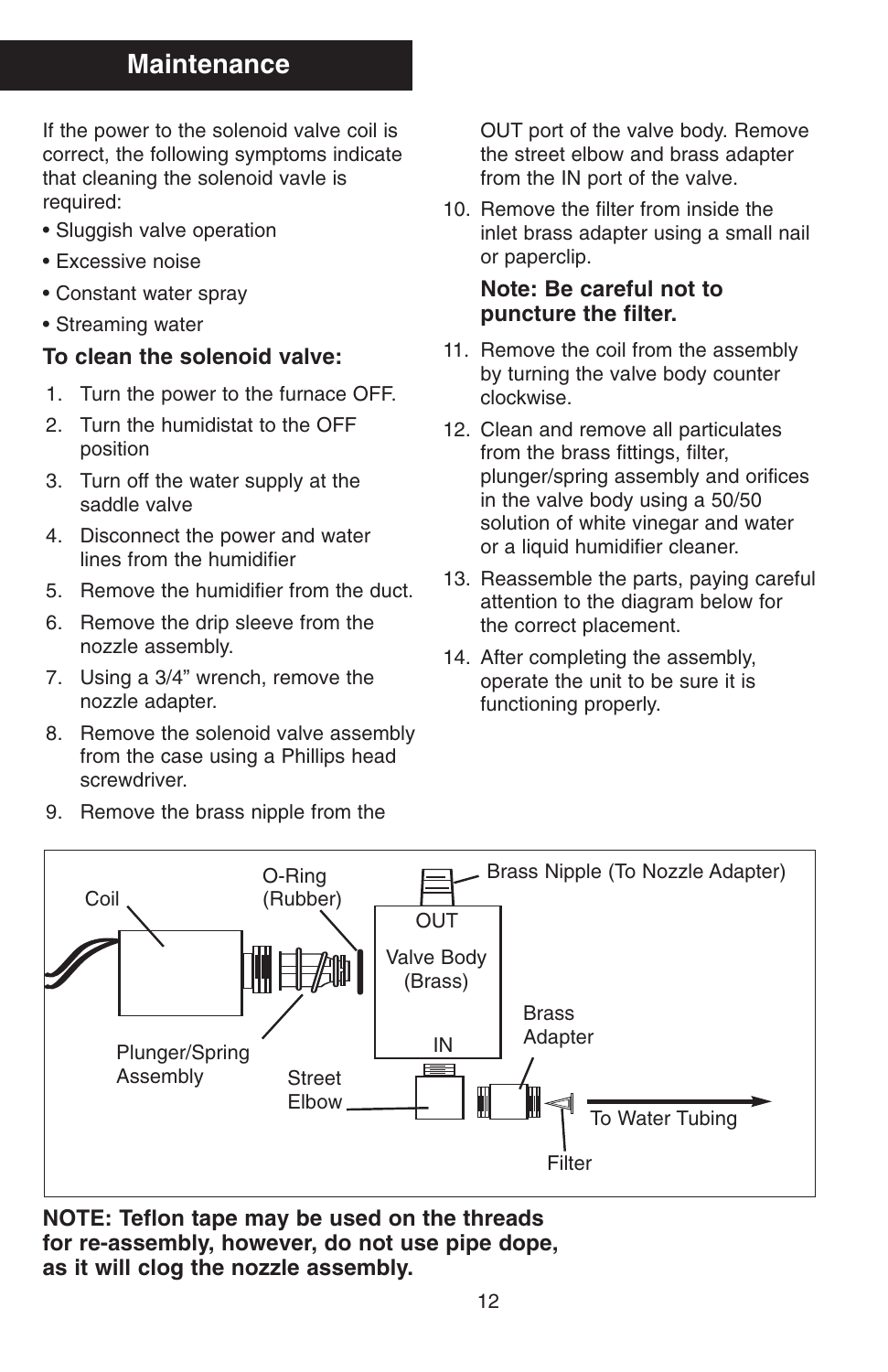# **Unit Diagram**

![](_page_14_Figure_1.jpeg)

| REF.<br>NO.    | <b>DESCRIPTION</b>                                                     | MISTER 50<br>Assembly P/N 351367-101 | MISTER 50-1<br>Assembly P/N 351367-102 |  |
|----------------|------------------------------------------------------------------------|--------------------------------------|----------------------------------------|--|
| 1              | Foam Drip Sleeve                                                       | 12018                                | 12018                                  |  |
| $\overline{2}$ | Nozzle                                                                 | 12006-01                             | 12006-01                               |  |
| 3              | O-Ring                                                                 | 160                                  | 160                                    |  |
| $\overline{4}$ | Adapter                                                                | 12007-02                             | 12007-02                               |  |
| 5              | Nipple, Brass                                                          | 12008                                | 12008                                  |  |
| 6              | Slide                                                                  | 12012                                | 12012                                  |  |
| 7              | Case                                                                   | 12001                                | 12001                                  |  |
| 8              | Thermostat                                                             | 12005                                | 12005                                  |  |
| 9              | Solenoid Valve - 24V                                                   | $G-109$                              | ÷                                      |  |
| 9A             | Solenoid Valve - 120V                                                  | ÷.                                   | 12004-02                               |  |
| 10             | <b>Street Elbow</b>                                                    | 12009                                | 12009                                  |  |
| 11             | Adapter, Brass                                                         | $G-157$                              | $G-157$                                |  |
| 12             | Filter, Conical                                                        | $G-125$                              | $G-125$                                |  |
| 13             | Cover                                                                  | 12002                                | 12002                                  |  |
| 14             | Humidistat - 24V (not shown)                                           | 352680-004C                          |                                        |  |
| 14A            | Humidistat - 120V (not shown)                                          |                                      | 352680-002C                            |  |
| 15             | Polyethylene Tubing 1/4" OD, 120PSI                                    | 2413A                                | 2413A                                  |  |
| 16             | Compression Sleeve, Brass*                                             | FV-11                                | $FV-11$                                |  |
| 17             | Compression Nut, Brass                                                 | FV-12                                | FV-12                                  |  |
| 18             | Saddle Valve, Self-Tapping **                                          | IN-2ST                               | IN-2ST                                 |  |
| 19             | Insert for Poly Tubing (2) **                                          | EST-133                              | EST-133                                |  |
| 20             | Delrin Sleeve for Poly Tubing (2) **                                   | EST-163                              | EST-163                                |  |
| 21             | Retainer**                                                             | 12003                                | 12003                                  |  |
|                | * For use with copper water line connection<br>** Located in Parts Bag | 13                                   |                                        |  |